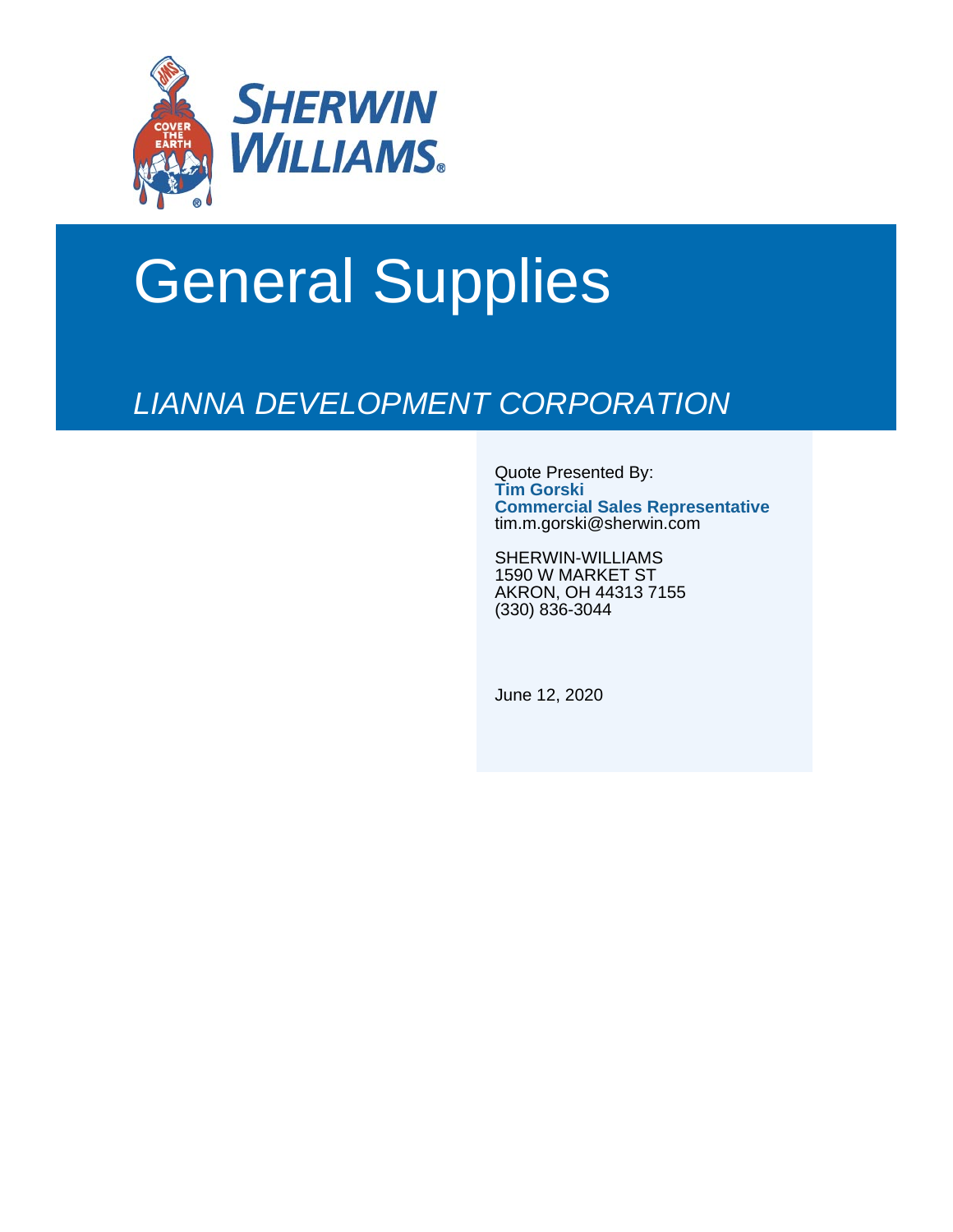

Dear Albert Smith :

Thank you for considering Sherwin-Williams products for the General Supplies project. Included is the Sherwin-Williams price quote.

Should you require assistance or have any questions or concerns, please contact me at or e-mail me at tim.m.gorski@sherwin.com.

### **Tim Gorski**

#### **Commercial Sales Representative**

tim.m.gorski@sherwin.com

SHERWIN-WILLIAMS 1590 W MARKET ST, AKRON, OH 44313 7155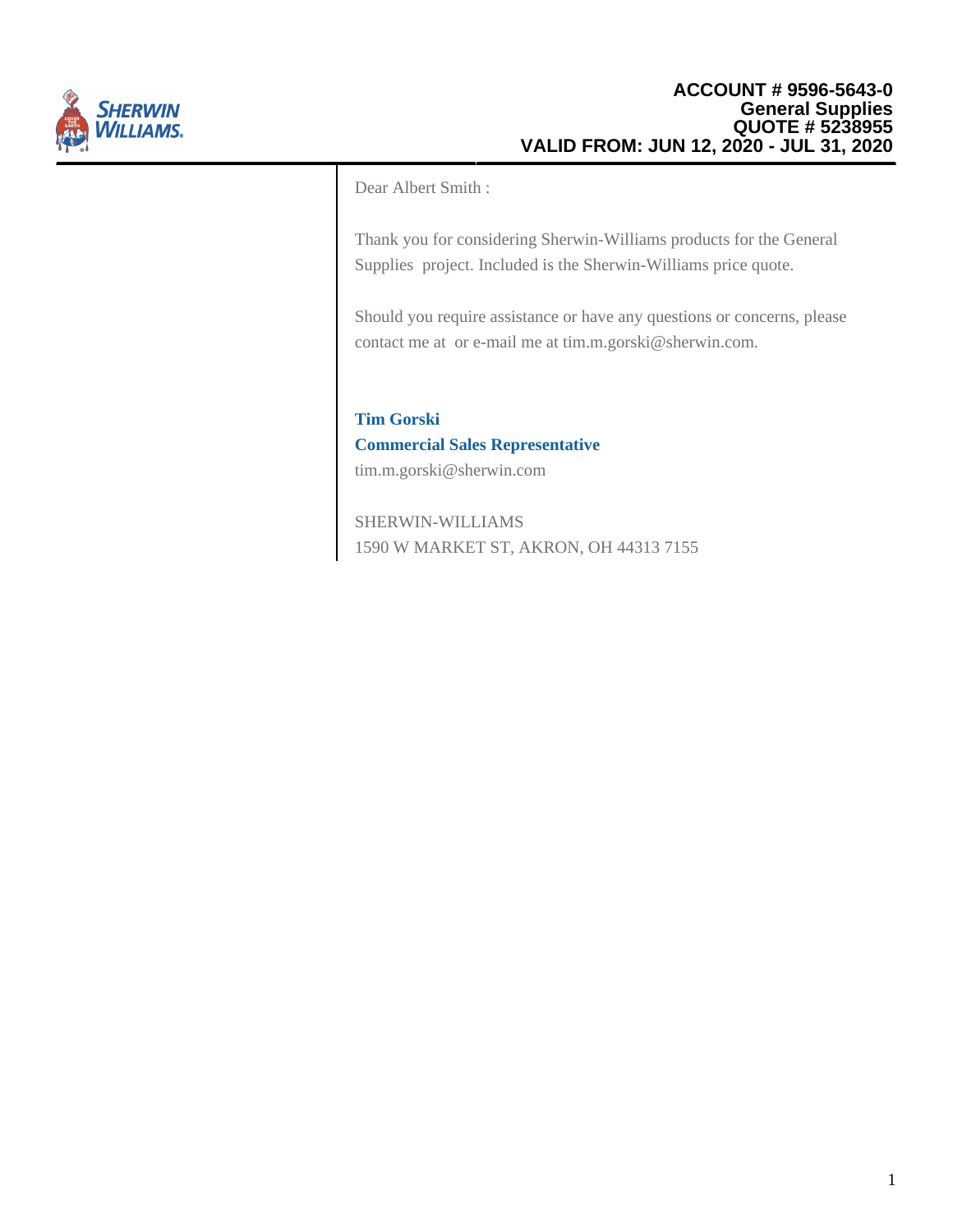

#### **PROJECT: General Supplies**

#### Purchase Type: Single Purchase

| <b>Description</b>          | Sales #   | Rex #                     | Qty | <b>Price</b> | <b>Extended</b><br><b>Price</b> |
|-----------------------------|-----------|---------------------------|-----|--------------|---------------------------------|
| PC600-48MM SILV DUCT        | 1650548   | .01650548-<br><b>EACH</b> | 1   | \$5.25       | \$5.25                          |
| PC667-48MM RED DUCT         | 9097882   | .09097882-<br><b>EACH</b> | 1   | \$5.85       | \$5.85                          |
| FLOORSHELL 38"X 100"        | 9198946   | .09198946-<br><b>EACH</b> | 1   | \$42.00      | \$42.00                         |
| X-BOARD 35" X 100"          | 100267269 | 100267269-<br><b>EACH</b> | 1   | \$23.00      | \$23.00                         |
| <b>XPAPER HD 36" X 120"</b> | 101257079 | 101257079-<br><b>EACH</b> | 1   | \$14.50      | \$14.50                         |
| 20X100 6MIL CLEAR           | 6113716   | .06113716-<br><b>EACH</b> | 1   | \$75.00      | \$75.00                         |
| 20X100 4 MIL CLR POL        | 4005245   | .04005245-<br><b>EACH</b> | 1   | \$55.00      | \$55.00                         |
| E-Z UP 12' POLE 2 PK        | 650990229 | 650990229-<br><b>EACH</b> | 1   | \$65.00      | \$65.00                         |
| <b>42 GAL CONTRACTRBG</b>   | 1619261   | .01619261-<br><b>EACH</b> | 1   | \$9.00       | \$9.00                          |
| <b>Comments: 20 bags</b>    |           |                           |     |              |                                 |
| <b>RAVEN NITRILE 6ML XL</b> | 650990351 | 650990351-<br><b>EACH</b> | 1   | \$6.00       | \$6.00                          |
| <b>Comments: 50 Gloves</b>  |           |                           |     |              |                                 |
| 8511 N95 RESP 10PK          | 1650746   | .01650746-<br><b>EACH</b> | 1   | \$20.00      | \$20.00                         |
| <b>QUICKLTCH RESPIRATOR</b> | 650936545 | 650936545-<br><b>EACH</b> | 1   | \$29.00      | \$29.00                         |